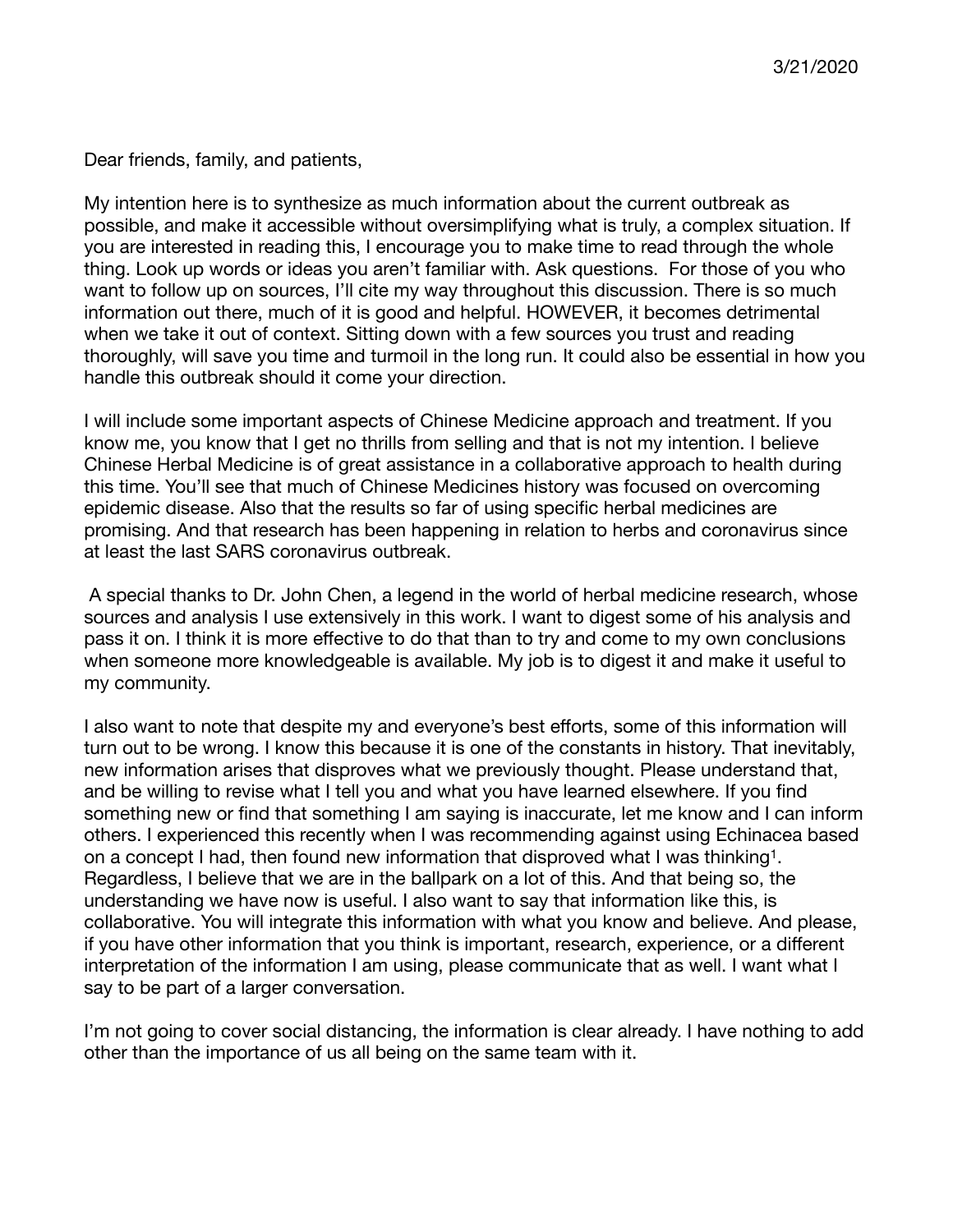## **COVID-19 Virus**

I do want to talk briefly about the virus itself.

<span id="page-1-1"></span><span id="page-1-0"></span>There are seven coronaviruses that we know of that affect humans<sup>[2](#page-8-1)</sup>. Some you are already familiar with like SARS and MERS. These two have dramatically higher mortality rates than the current virus (20-35% mortality rate), yet neither killed as many people as Covid-19 has already<sup>[3](#page-8-2)</sup>. I will add on a positive note that there appears to be limited mutation happening amongst different samples of Covid-19, so far, which is good for potential vaccine production, et.c. <sup>[4](#page-8-3)</sup>This is because of the way it spreads. That is a key point to remember. We need to look at more that one data point. It is not just about mortality rate. For a short list, I would add, how effectively it spreads and long term disability for those who survive a severe case<sup>[5](#page-8-4)</sup>.

<span id="page-1-3"></span><span id="page-1-2"></span>I think the basic information about viral spread is also relatively uniform and accurate as long as it is coming from a decent source. You may know that I've taken some interest in public health and public health decision making as it was a part of my psychology and medical degrees, my work with people with disabilities, as a board member for Postvention Alliance, and in providing testimony in state legislature. What I can say is that these isolation measures we are experiencing are not punitive. When a virus spreads this fast, it is one of the better options that we have given our lack of preparedness and testing. I will also be frank with you on this, that the impact of a disease goes far beyond the specifics of the organism itself. We have experienced a variety of disastrous diseases even just in the last 100 years. We have to look at how society is arranged, healthcare and otherwise. And we would be fools not to be taking notes right now. Job insecurity, lack of PTO, stresses of working paycheck to paycheck, and a medical system that has been shaped by profits, are just as much a part of the impact of coronavirus as its ability to bind to the ACEII receptor in the alveoli. These blanket measures to limit contact, I believe are the options we have right now. Am I bitter that it is more devastating to local small business than to Amazon and Walmart? Absolutely. And I hope we take those lessons and influence our policy makers' priorities moving forward.

## **Hand Washing**

<span id="page-1-6"></span><span id="page-1-5"></span><span id="page-1-4"></span>About hand washing and sanitizing. Let's not over complicate this. Washing is still the best way of removing the virus. I'm talking regular soap. Soap breaks surface tension and allows us to physically remove the virus from a surface like our hands. Anti-bacterials don't work because of just that. They are anti-bacterial, not anti viral. In the meantime they contribute to bacterial resistance of all sorts of other pathogens. Not recommended. It is still worth recommending things like alcohol based hand sanitizer when you can't wash your hands or clean surfaces.<sup>[6](#page-8-5)</sup> Its a dangerous virus but its not a particularly hard virus to break down. This is what we call an enveloped RNA virus<sup>[7](#page-8-6)</sup>. It means it doesn't present any particularly difficult challenge in breaking it down. Over 60% ethyl alcohol or 70% isopropyl alcohol is worth using and cleaning your phone with $8$ .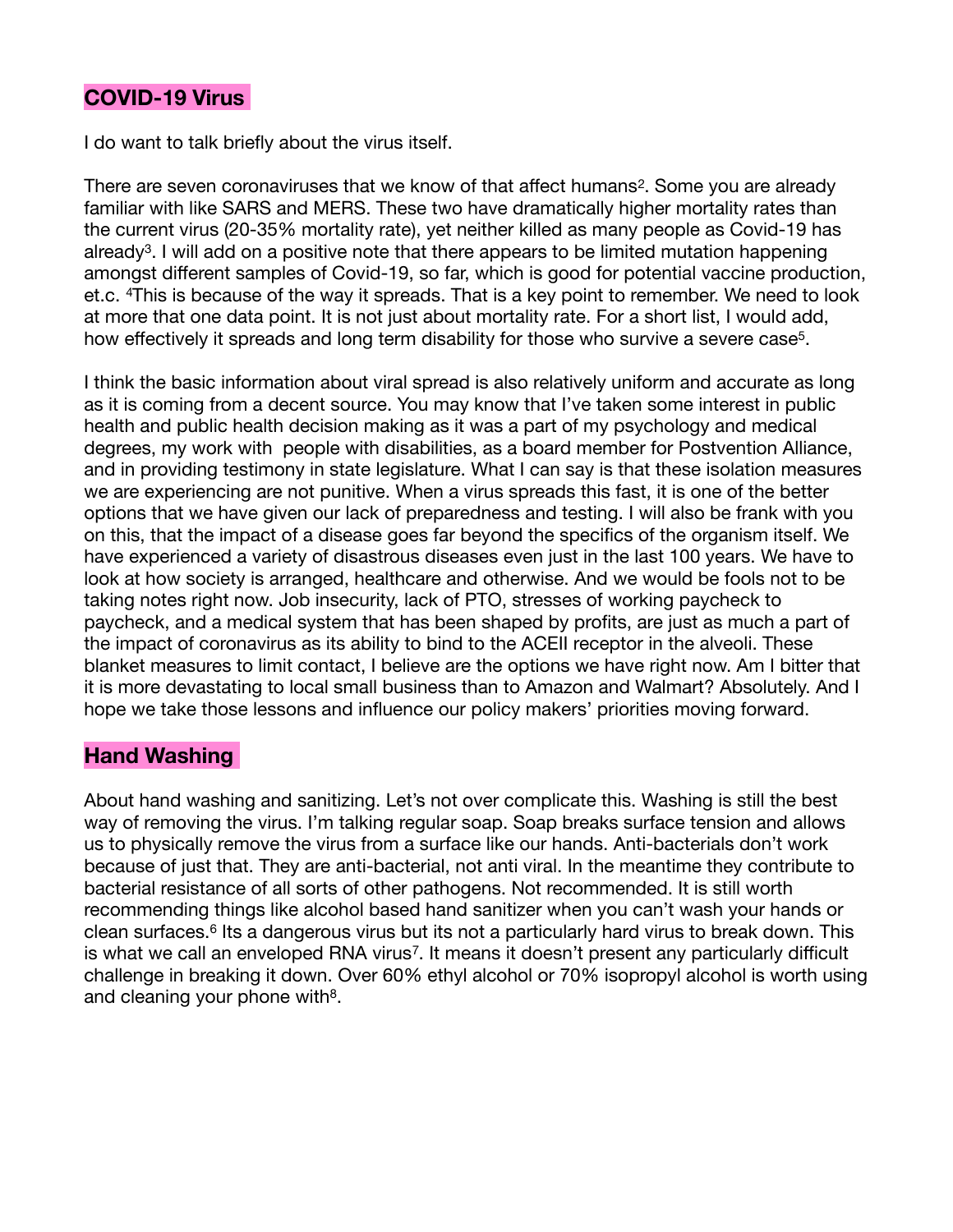## **Virus Severity**

<span id="page-2-2"></span><span id="page-2-1"></span><span id="page-2-0"></span>I also want to mention that our consideration of the severity of this disease needs to look beyond mortality rate. People who become more severely ill from the virus, usually needing hospitalization, will likely leave with some sort of lung damage at least. If you have heard the term "cytokine storm" that is in part what we are talking about<sup>[9](#page-8-8)</sup>. This virus tends to start in the upper respiratory tract. It is also there, where we have the best opportunity to expel it  $10$ . Once it is deep in the lungs, there are a variety of processes which happen that cause complications. This is really what we need to avoid, because the virus and the possible reaction from our immune system can damage the capacity of our lungs long term, causing pulmonary fibrosis, where functional tissue is in effect replaced with non functional scar tissue<sup>[11](#page-8-10)</sup>. It is this outcome that we think leads to the other organ failures that the most severe cases succumb to. To put it simply, not enough oxygen and the other organs are starved. The heart requires a consistent supply of oxygen, people with cardiac diseases already have a heart under stress, decrease their supply of oxygen and they are at even greater risk<sup>[12](#page-8-11)</sup>. We don't know how common these severe outcomes will be for those who survive intense manifestations of the virus, we just know that it can happen from the biopsies that have been performed so far<sup>[13](#page-8-12)</sup>. Let's keep this in mind when we consider how severe this is for our community.

<span id="page-2-4"></span><span id="page-2-3"></span>I said all that to give a bit more context to what we are hearing already and validate the gravity of the situation. **But remember, most people wont experience the disease as intense or life threatening.** For all we know, some of us reading this have already had Covid-19. I was sick in February with something that could possibly have been this, before we were aware of cases in the U.S. We just don't know.

# **ACTION STEPS**

Now, as Shaun King says, lets get to the action steps.

## **1. Understand your possible risks and prepare in a way specific to you**

<span id="page-2-5"></span>It appears that many of the most severe cases are people with existing lymphocytopenia and thrombocytopenia (low levels of lymphocytes and platelets in the blood)<sup>14</sup>[.](#page-8-13) This increased risk likely has to to with how rapidly your body can go to work fighting it off before it goes deep into the lungs. Yes, part of the negative side effects of this virus can be your immune system over reacting but that is not what we are talking about here. The message is that our immune systems need to be robust and healthy. And the immune system is not just one thing, like it sounds. It is a term that describes a multitude of elements, with a multitude of functions, which are effected by a multitude of factors. That is why, the advice we are hearing about everything from good sleep to limiting sugar intake, is good advice. If you don't want to get caught up in the details, just remember that most of this is common sense. If you have an existing condition like diabetes, manage it especially well right now. If you cope with stress by drinking, use these motivating times to ask for help and see if you can find another way to cope. Basically try to improve your life in ways you'd thank yourself for regardless. Maybe you have extra time on your hands, this is that time to see how much you can enjoy the simple things in life. Contentment is good medicine. Really what we have to think about is taking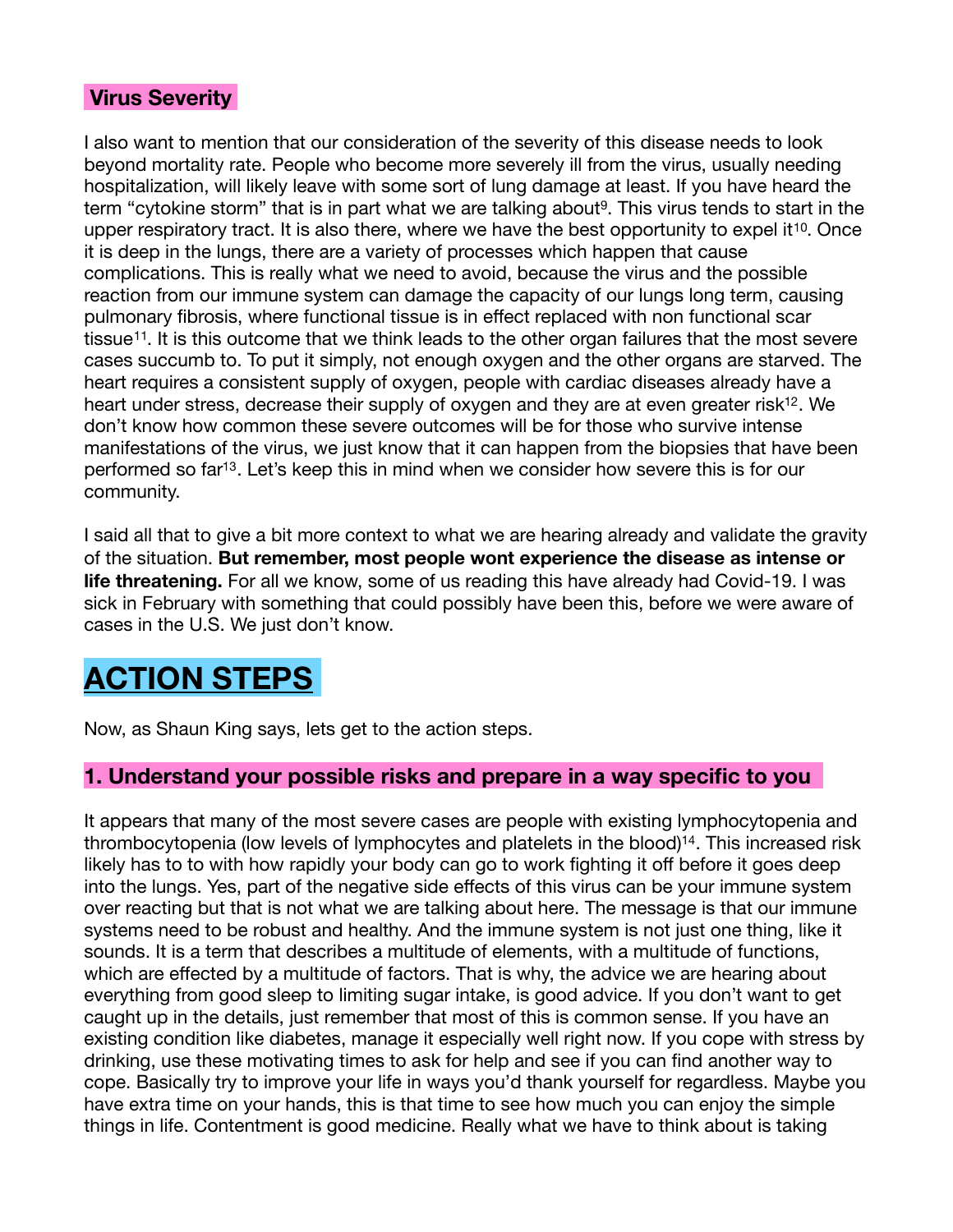stressors off the body so it can do its job well. A balanced simple diet to provide the building blocks for everything that happens in our body and less roadblocks in its way.

## **2. Consider taking preventative supplements**

Here are some ideas for supplements to take preventatively.

**Vitamin C:** 1-3 grams a day **Zinc:** 15-30 mg a day, with food! And if you take this long term, 3 months or more, adding 2 mg of copper is a good idea

**Vitamin D:** 5,000 IU is a good place to start. If you know you have enough Vit. D because of a blood test, don't supplement, it is not good to have too 

<span id="page-3-0"></span>much[.15](#page-8-14)

**Huang Qi (Astragalus):** is a Chinese herb that is also known to many western herbalists. If you are a researcher, check out its effects on T and B immune cells, much to do with the polysaccharides it contains. It may even assist with our bodies ability to recognize and create immunity to this virus. [16](#page-8-15)

<span id="page-3-2"></span><span id="page-3-1"></span>\*\* A side note on immunity, we aren't sure if getting the virus once will prevent you from getting it in the future. The results so far are mixed. We will likely know more soon.<sup>[17](#page-8-16)</sup>

<span id="page-3-3"></span>**Echinacea:** I've gone back and forth with this one the last week. As I've come to understand the virus better, my call is that this is a good idea. Mostly, because of one paper I found that describes its ability to heighten certain aspects of the immune system and down regulate a possiblecytokine storm.<sup>[18](#page-8-17)</sup> The paper even relates its usage to the previous covid outbreak that most of us know as SARS (both the previous and current outbreak are technically SARS viruses which stands for Severe Acute Respiratory Syndrome). That virus is at least 80% genetically similar to the current outbreak. That makes it a decent but not a perfect model. So if you have some echinacea, it seems like it is a good idea preventatively. Just use it in moderation.

<span id="page-3-4"></span>**Black Elderberry:** I talked to a friend recently about using Elderberry for prevention and lung support. I've haven't looked into it deeply yet but so far it looks like it could be helpful. I'll let you know if I hear more. [19](#page-9-0)

## **3. Understand your treatment**

I want to take a moment to also explain some of the treatments with Chinese medicine even though the details of the treatments won't be familiar to most of you.

<span id="page-3-5"></span>First, a quick historical note. China has recorded somewhere around 320 epidemics in the last 2,000 years<sup>[20](#page-9-1)</sup>. Much of the medical models that have come out of China in that time have been guides to treating this kind of illness. Zhang Zhong Jing a Chinese physician whose works have remained indispensable, came into mass fame for his determination of treatment for epidemic illness. He lived about 1800 years ago. Ye Gui is another great contributor to our knowledge of treatment for epidemic disease, he was practicing medicine in the 17 and 18th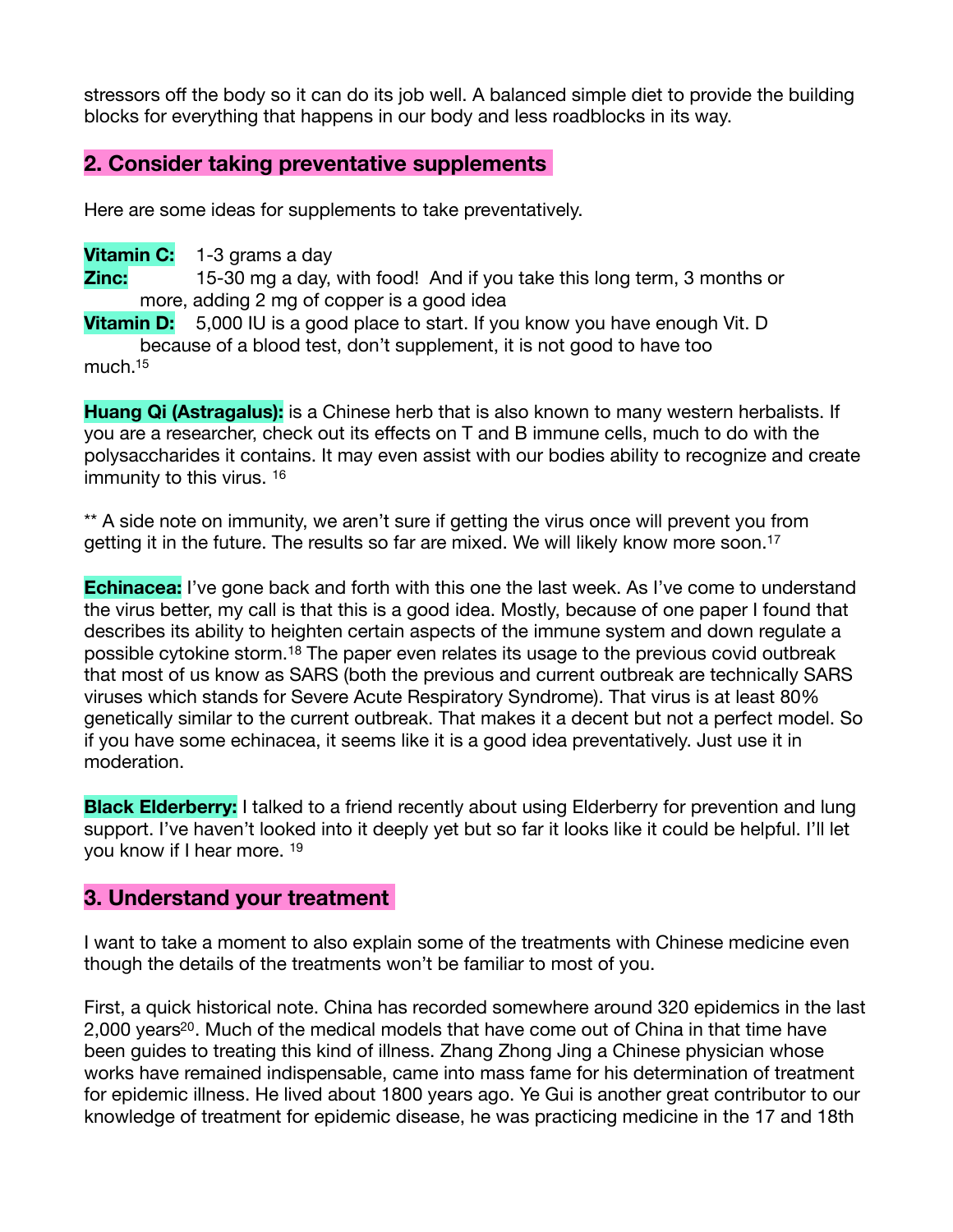century. Many of the herbs used by millions of people over the last few thousand years can now be lab tested. Another note on Chinese Medicine, it is not a direct interface between efficacy of Chinese Medicine and its demonstrated efficacy in double blind studies. In many ways Chinese Medicine is too individualized for that, it makes it hard to have a proper control group. It is also very difficult to pinpoint a single compound because the idea of using formulas is to accomplish a goal by coming at it from many directions, no one member of the team does all the work. Regardless of its laboratory efficacy, it has been standard procedure in Wuhan and other places in China to use these formulas for Covid-19 because the outcomes are quite promising. $21$  So here we go.

Let's break down the stages of treatment. Different stages and individual manifestations of the disease are diagnosed and treated differently.

#### **Preventative treatment:**

We want to look at a persons underlying constitution, treat that, and combine it with an approach that confronts the threat. In this case that means herbs that are commonly used for immunity in this kind of epidemics. For example, someone who struggles with a condition where they produce excess mucous would be treated with herbs that address that, in this way making their lungs healthier and more resilient to disease. Another person might struggle with extreme anxiety, understanding and treating that pattern will mean they stay in the calm state that promotes immunity. Both of these people would also get herbs like *Huang qi* and *Fang Feng*, typical herbs for preventing this type of illness and boosting immunity. *Huang Qi* or *Astragalus*, is one of the herbs we talked about earlier.

#### **\*\*\*Caution!!**

I'm going to begin talking about herbs that should not be used without professional help. Herbs are not harmless, some are extremely potent and/or toxic if used improperly. When dealing with more severe disease is when we often see these stronger herbs being used. That is the case with all medicine, herbal, pharmaceutical, surgical, et.c. There is an article on the NIH website right now warning vaguely that some of the herbal teas and other medicines being talked about right now have no demonstrated efficacy and could be dangerous.<sup>22</sup> I agree, be cautious and be informed. However, I won't be told that Chinese herbs should not be used IF they have been showing clinical efficacy, limited harm, and no better alternative.

#### **Early stage of Covid-19:**

#### *Cough, respiratory symptoms, fever, et.c.*

Everyone reacts differently but the general idea is that the body is beginning to fight the virus. The epicenter is in the upper parts of the airway. Chinese medicine deals with this by looking at the symptoms, noticing different observable signs, and determining the pattern which is being displayed. For example, someone that is expressing a high fever is obviously reacting to the virus differently than someone with a low fever. They must be treated accordingly. One of the main tenants of treatment is likely to be to cause a flush, diaphoresis. One way of explaining the idea here is that you need to increase blood flow to the surface membranes, including the throat. Basically expanding the capacity for blood to carry immune cells to the area of infection. In addition, also using herbs which inhibit the virus itself.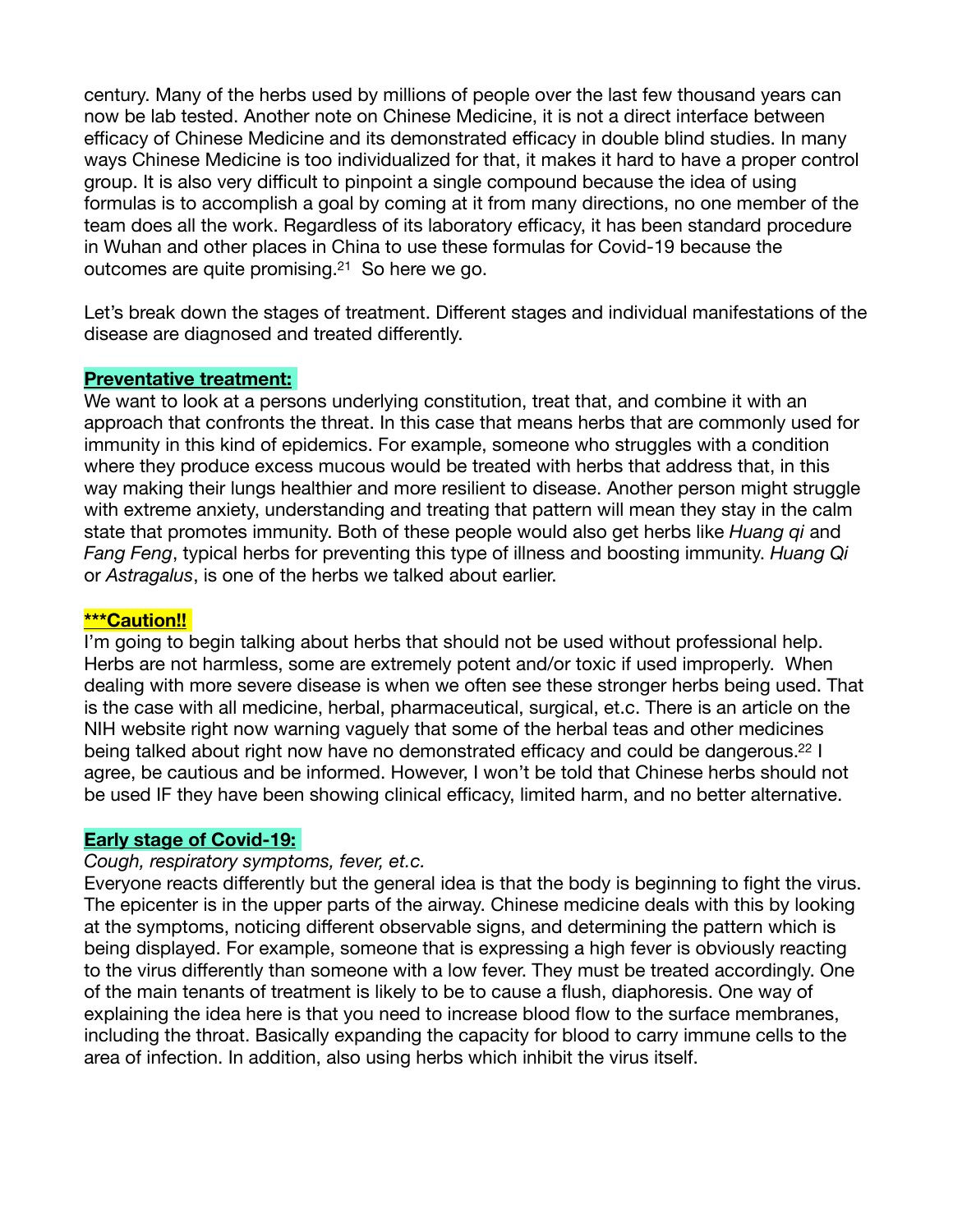#### **Later stage:**

Should the virus cause more issues and go deeper into the lungs, the body must be treated accordingly. Stronger anti-viral herbs will be used. Some of these would not be used earlier because like we mentioned, strong medicine is harsher on the body. But it is now important to assist the body with more force both in boosting the body's own energy and attacking the virus itself. Herbs used here should definitely not be self prescribed. *At this point you should also be in clear communication with a hospital physician and know at what point you need to make the trip.*

#### **Severe Pneumonia:**

There is treatment for this illness in severe stages with Chinese herbs but really you need to be in the hospital with access to life support and other biomedical treatments. Should we get to a point where there is no medical capacity in hospitals and you or someone you know needs help, **call me**.

#### **Recovery:**

An illness like this causes damage. For most of us, our bodies should be able to recover and rebuild. However, there are things we can do to help rebuild well. Irritation or cellular damage might cause a lingering discomfort, cough, shortness of breath. Soothing herbs and tonifying herbs that give the body the building blocks it needs to rebuild are called for at this stage.

#### **4. Do your research**

Now after all I said about Chinese herbs not always interfacing well with laboratory research, here's some lab research. I find this very exciting and useful in guiding our choices. If you're unfamiliar with medical research, feel free to ask for help! I reference many studies throughout this letter and include citations and links at the end.

#### *Wu Bei Zi (Galla Chinensis)*

<span id="page-5-0"></span>Has shown a capacity to bind with the spike proteins on the surface of SARS viruses and inhibit it from entering cells.<sup>[23](#page-9-2)</sup>

#### *Yu Xing Cao (Herba Houttuyniae)*

<span id="page-5-1"></span>Demonstrates inhibitory effect on SARS and promotes proliferation of lymphocytes. <sup>[24](#page-9-3)</sup>

#### *Ban Lan Gen (Radix Isatidis)*

<span id="page-5-2"></span>Inhibition of SARS enzyme activity. This shows unique promise in countering the "cytokine storm" issue presented by the virus. [25](#page-9-4)

### *Jin Yin Hua (Lonicerae Japonicae)*

<span id="page-5-3"></span>Broad ranging anti-viral activity.[26](#page-9-5)

Obviously, doctors of Chinese medicine used these herbs hundreds of years before we were even able to see a virus under a microscope. Which helps demonstrate that their usefulness was established clinically, not just in a lab. Let me also remind you that these are strong herbs, they need to be prescribed by someone with the necessary knowledge to do so and in proper combination.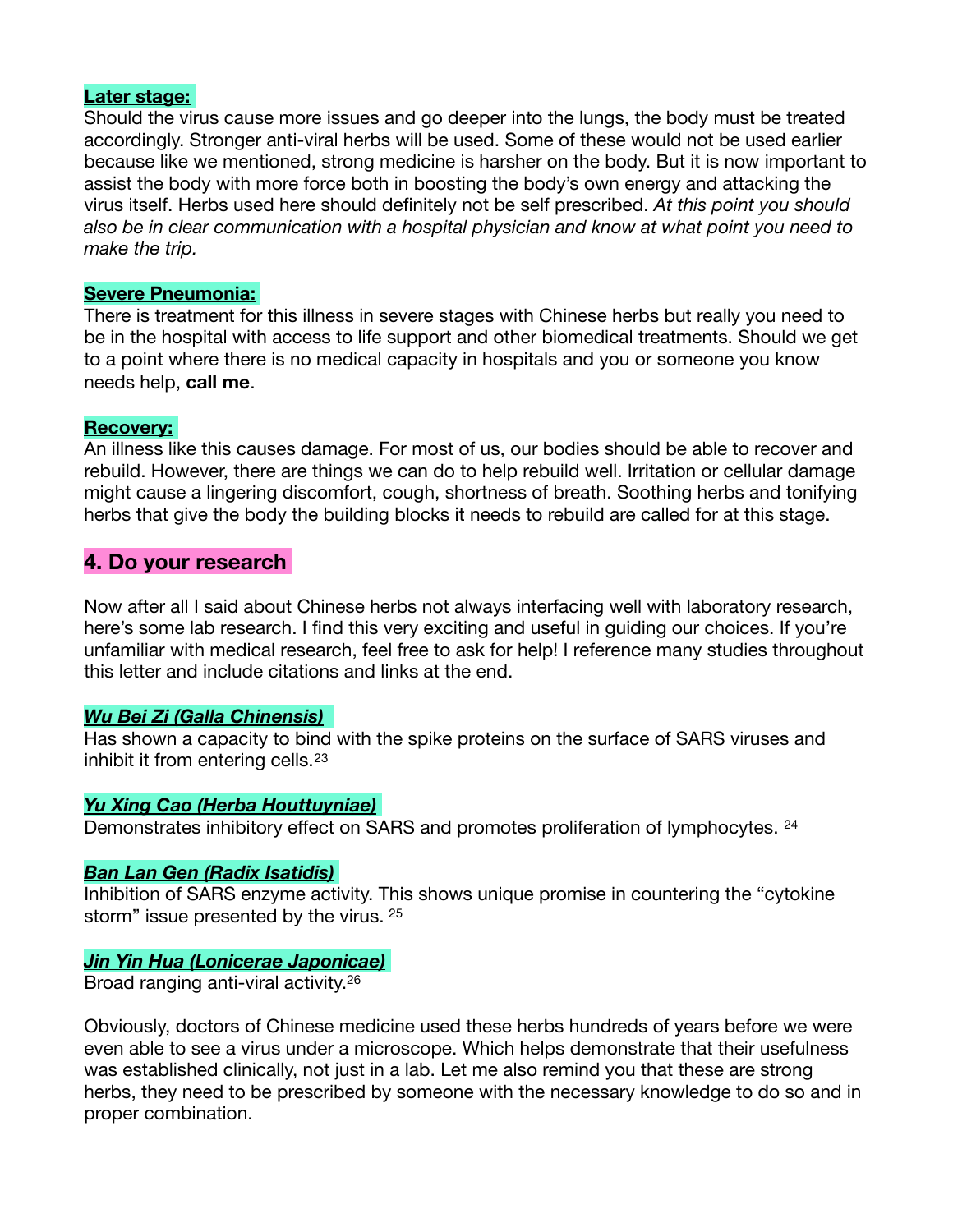I bring them up to spur the research that some of you might do on your own, and hopefully be in communication about what you find, and so that should need arise you have some better sense of the range of options available to you.

<span id="page-6-0"></span>I think a lot of this information is very encouraging and useful, or else I wouldn't be so bold in sharing it. Am I biased towards Chinese herbalism? Absolutely. I believe that is the nature of having a specialty. If an effective vaccine emerges in a year or two<sup>[27](#page-9-6)</sup>, I will be celebrating with everyone else. But we work with what is available and what we know. There is a variety of research happening in other arenas too. A few antimalarials, antivirals, steroids, et.c. are being rapidly researched and we need to be looking at those. I imagine my colleagues in functional medicine and naturopathy similarly are finding novel ideas. I look forward to learning more in the near future and sharing what I find.

And again I want to thank Dr. John Chen, I am staying pretty close to his research and recommendations while I also read a variety of other sources.

## **CLOSING THOUGHTS**

Some closing thoughts. I want to reiterate that sitting down and going into depth with some of this information can be helpful. I'm not suggesting everyone has to become research literate or study pathophysiology. However, remember that we base many of our opinions on research that is being interpreted and manipulated by a number of parties. And research is not perfect, it contradicts itself all the time. Sometimes, like in medicine, the proof is in the practicality of it, not necessarily the best lab findings. The situation is infinitely complex. It is useful for us to establish baselines and facts, but it is not useful to see it as black and white. For us to understand the subtlety, we have to understand some of the depth. I think Chinese medicine is going to be really helpful in times to come. That doesn't mean it will be the most helpful for everyone. I am sure there is other great information and treatment out there just as good or better than what I know of. It is subtle and there are no right answers, just finding what is helpful for you and your community.

My passion is medicine, your passion may be something else. Find your way to be helpful through the things you are passionate about. Again, this is a medical situation but the solutions are communal. And I can not stress enough that the simple things, eating simple, relaxing, being empathetic for yourself and those around you, is fundamental. If you are choosing what to put your time and resources into, I recommend the basics.

And on the note of what we can do. One of the tendencies when we are subject to something that is out of our control, is to over control what we can. For some people that might be washing their hands every few minutes, staying exactly six feet away from anybody, or taking every supplement that has any hope of helping. Each of us will judge what actions we deem more or less important. What I encourage us to do, is honor the actions of the people around us and be on the same team. Look behind the scenes and ask why. You might notice people trying to do their part on the behalf of everyone, and acting out of fear for their own safety. We can all connect with those feelings even if the actions look strange to us.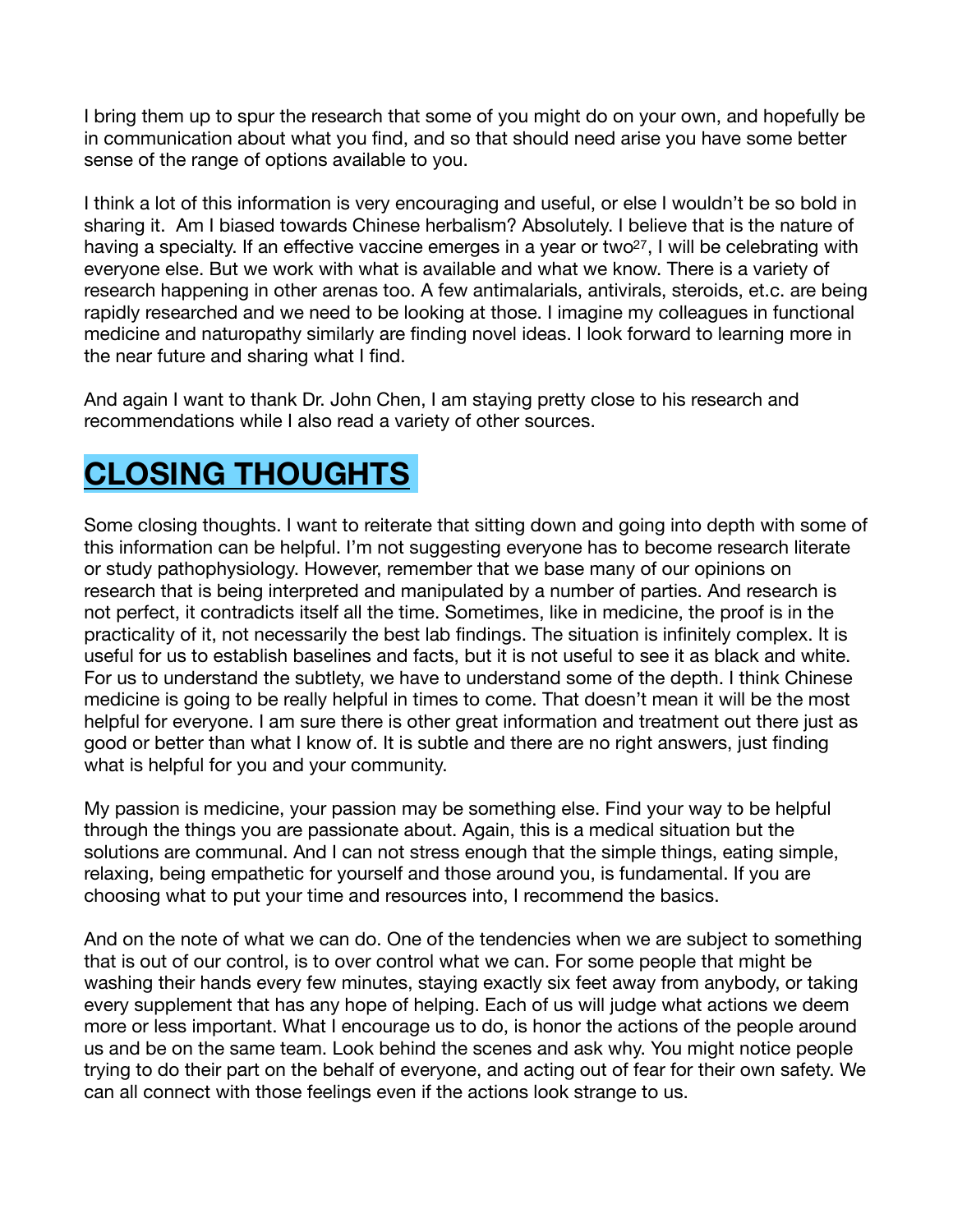Alyssa went out for some groceries and a few supplies yesterday and came back beaming. Everyone acting with consideration towards each other, and those who aren't, are probably expressing fear they don't know how to deal with otherwise. I know it can be rough at the grocery store, but it's also kind of magical out there, everyone working together in a slowed down world. We've been watching a lot of Mr. Rogers Neighborhood. The lessons in that show, the ones you would teach your children, are the ones that grown ups need right now.

Finally, this is not a happy time, and we don't need to pretend it is. Something we can learn from Mr Rogers or nature-based medical systems, is that being present with what you are feeling, is the most efficient way to move on. If you are experiencing loss, say of a business you've put so much into, you need the room to grieve. If you are afraid, know that you are not alone. And let's collaborate, it feels good to be a part of a team, even better when your team is the whole world.

In Solidarity,

Dr. Jeffrey Turre L.Ac.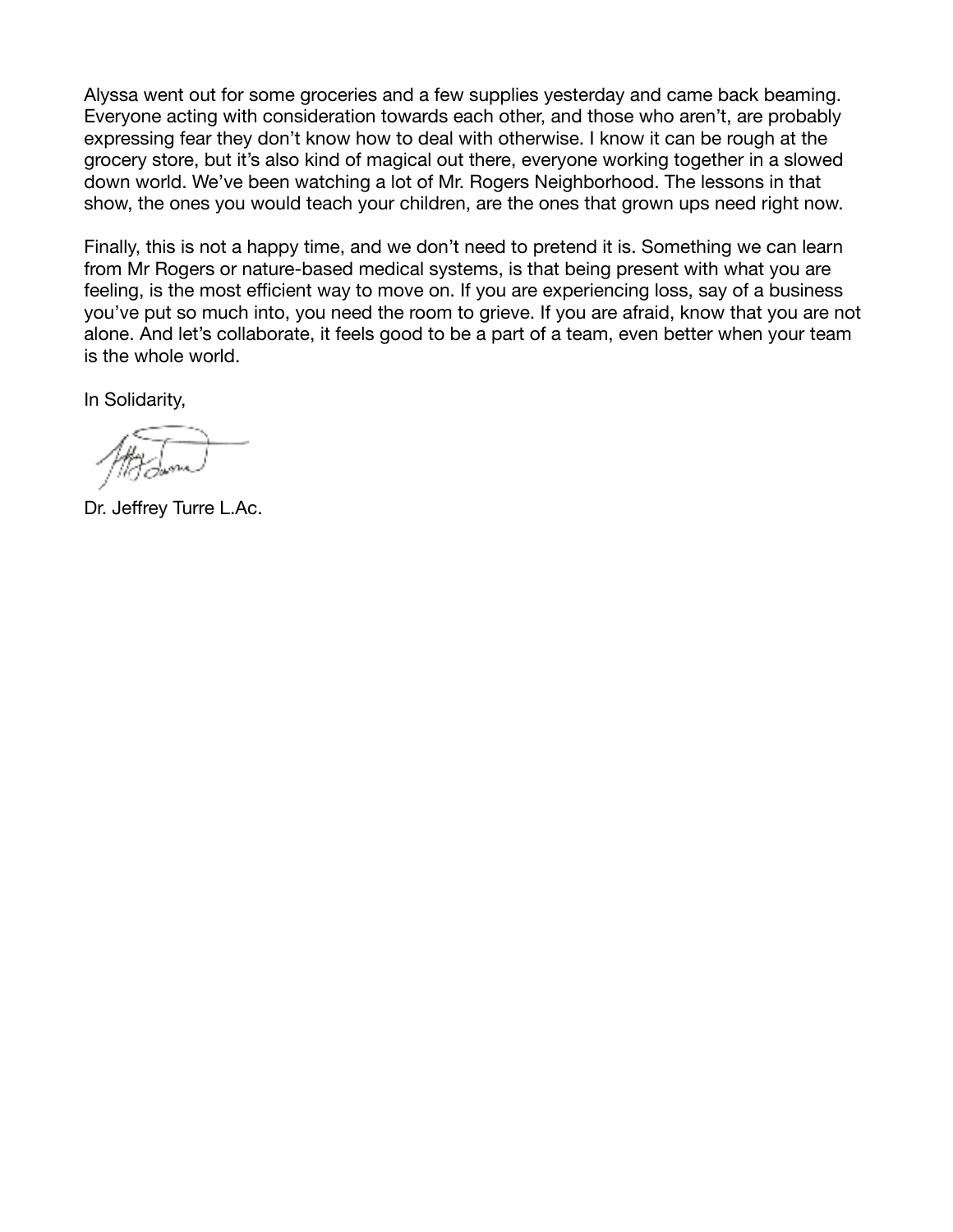## **REFERENCES:**

<span id="page-8-0"></span>[1](#page-0-0) Hudson J. B. (2012). Applications of the phytomedicine Echinacea purpurea (Purple Coneflower) in infectious diseases. *Journal of biomedicine & biotechnology*, *2012*, 769896. https://doi.org/10.1155/2012/769896

<span id="page-8-1"></span>[2](#page-1-0) Ceraolo, C., & Giorgi, F. M. (2020). Genomic variance of the 2019-nCoV coronavirus. *Journal of Medical Virology*, *92*(5), 522–528. doi: 10.1002/jmv. 25700

<span id="page-8-2"></span>[3](#page-1-1) Why Some COVID-19 Cases Are Worse than Others. (n.d.). Retrieved from https://www.the-scientist.com/news-opinion/why-some-covid-19-cases-areworse-than-others-67160

<span id="page-8-3"></span>[4](#page-1-2) Ceraolo, C., & Giorgi, F. M. (2020). Genomic variance of the 2019-nCoV coronavirus. *Journal of Medical Virology*, *92*(5), 522–528. doi: 10.1002/jmv. 25700

<span id="page-8-4"></span>[5](#page-1-3) [Farkas, J. \(n.d.\). COVID-19. Retrieved from https://emcrit.org/ibcc/covid19/?fbclid=IwAR31Xy](https://emcrit.org/ibcc/covid19/?fbclid=IwAR31Xy-vkhL39xSWNAqkx3fECRR2yQLVbyWD2EOOoDG7FYv2WXqdQm7Lu_U#)[vkhL39xSWNAqkx3fECRR2yQLVbyWD2EOOoDG7FYv2WXqdQm7Lu\\_U#](https://emcrit.org/ibcc/covid19/?fbclid=IwAR31Xy-vkhL39xSWNAqkx3fECRR2yQLVbyWD2EOOoDG7FYv2WXqdQm7Lu_U#)

<span id="page-8-5"></span>[6](#page-1-4) Chemical Disinfectants. (2016, September 18). Retrieved from https://www.cdc.gov/infectioncontrol/guidelines/disinfection/disinfection-methods/ chemical.html

<span id="page-8-6"></span>[7](#page-1-5) [Farkas, J. \(n.d.\). COVID-19. Retrieved from https://emcrit.org/ibcc/covid19/?fbclid=IwAR31Xy](https://emcrit.org/ibcc/covid19/?fbclid=IwAR31Xy-vkhL39xSWNAqkx3fECRR2yQLVbyWD2EOOoDG7FYv2WXqdQm7Lu_U#)[vkhL39xSWNAqkx3fECRR2yQLVbyWD2EOOoDG7FYv2WXqdQm7Lu\\_U#](https://emcrit.org/ibcc/covid19/?fbclid=IwAR31Xy-vkhL39xSWNAqkx3fECRR2yQLVbyWD2EOOoDG7FYv2WXqdQm7Lu_U#)

<span id="page-8-7"></span>[8](#page-1-6) UNITED STATES DEPARTMENT OF LABOR. (n.d.). Retrieved from https://www.osha.gov/SLTC/covid-19/controlprevention.html#health

<span id="page-8-8"></span>[9](#page-2-0) Mehta, P., Mcauley, D. F., Brown, M., Sanchez, E., Tattersall, R. S., & Manson, J. J. (2020). COVID-19: consider cytokine storm syndromes and immunosuppression. *The Lancet*. doi: 10.1016/s0140-6736(20)30628-0

<span id="page-8-9"></span>Chen, J. (2020, March). Coronavirus (Covid19) Treatment with Tcm in China. San Diego. [10](#page-2-1)

<span id="page-8-10"></span>Zhang, W. (2020). Imaging changes of severe COVID-19 pneumonia in advanced stage. *Intensive Care Medicine*. doi: 10.1007/s00134-020-05990-y [11](#page-2-2)

Ding, Y., Wang, H., Shen, H., Li, Z., Geng, J., Han, H., … Yao, K. (2003). The clinical pathology of severe acute respiratory syndrome (SARS): a report from China. *The Journal of Pathology*, *200*(3), 282–289. doi: 10.1002/path.1440. \*Note: this report is from the 2003 outbreak of SARS

<span id="page-8-11"></span><sup>[12](#page-2-3)</sup> Why Some COVID-19 Cases Are Worse than Others. (n.d.). Retrieved from https://www.the-scientist.com/news-opinion/why-some-covid-19-cases-areworse-than-others-67160

<span id="page-8-12"></span>Ding, Y., Wang, H., Shen, H., Li, Z., Geng, J., Han, H., … Yao, K. (2003). The clinical pathology of severe acute respiratory syndrome (SARS): a report [13](#page-2-4) from China. *The Journal of Pathology*, *200*(3), 282–289. doi: 10.1002/path.1440. \*Note: this report is from the 2003 outbreak of SARS

<span id="page-8-13"></span><sup>[14](#page-2-5)</sup> IXu, Z., Shi, L., Wang, Y., Zhang, J., Huang, L., Zhang, C., … Wang, F.-S. (2020). Pathological findings of COVID-19 associated with acute respiratory distress syndrome. *The Lancet Respiratory Medicine*. doi: 10.1016/s2213-2600(20)30076-x

Guan, W.-J., Ni, Z.-Y., Hu, Y., Liang, W.-H., Ou, C.-Q., He, J.-X., … Zhong, N.-S. (2020). Clinical Characteristics of Coronavirus Disease 2019 in China. *New England Journal of Medicine*. doi: 10.1056/nejmoa2002032

<span id="page-8-14"></span>Gaby, A. (2017). *Nutritional medicine*. Concord, NH: Fritz Perlberg Publishing. [15](#page-3-0)

<span id="page-8-15"></span>[16](#page-3-1) Qu LL, et al. Astragalus membranaceus injection delayed allograft survival related with CD4+ CD25+ regulatory T cells. Transplant Proc. 2010 Nov; 42(9):3793-7.

Shao BM, et al. A study on the immune receptors for polysaccharides from the roots of Astragalus membranaceus, a Chinese medicinal herb. Biochem Biophys Res Commun. 2004 Aug 6;320(4):1103-11.

<span id="page-8-16"></span>[17](#page-3-2) Why Some COVID-19 Cases Are Worse than Others. (n.d.). Retrieved from https://www.the-scientist.com/news-opinion/why-some-covid-19-cases-areworse-than-others-67160

<span id="page-8-17"></span>[18](#page-3-3) Hudson J. B. (2012). Applications of the phytomedicine Echinacea purpurea (Purple Coneflower) in infectious diseases. *Journal of biomedicine & biotechnology*, *2012*, 769896. https://doi.org/10.1155/2012/769896